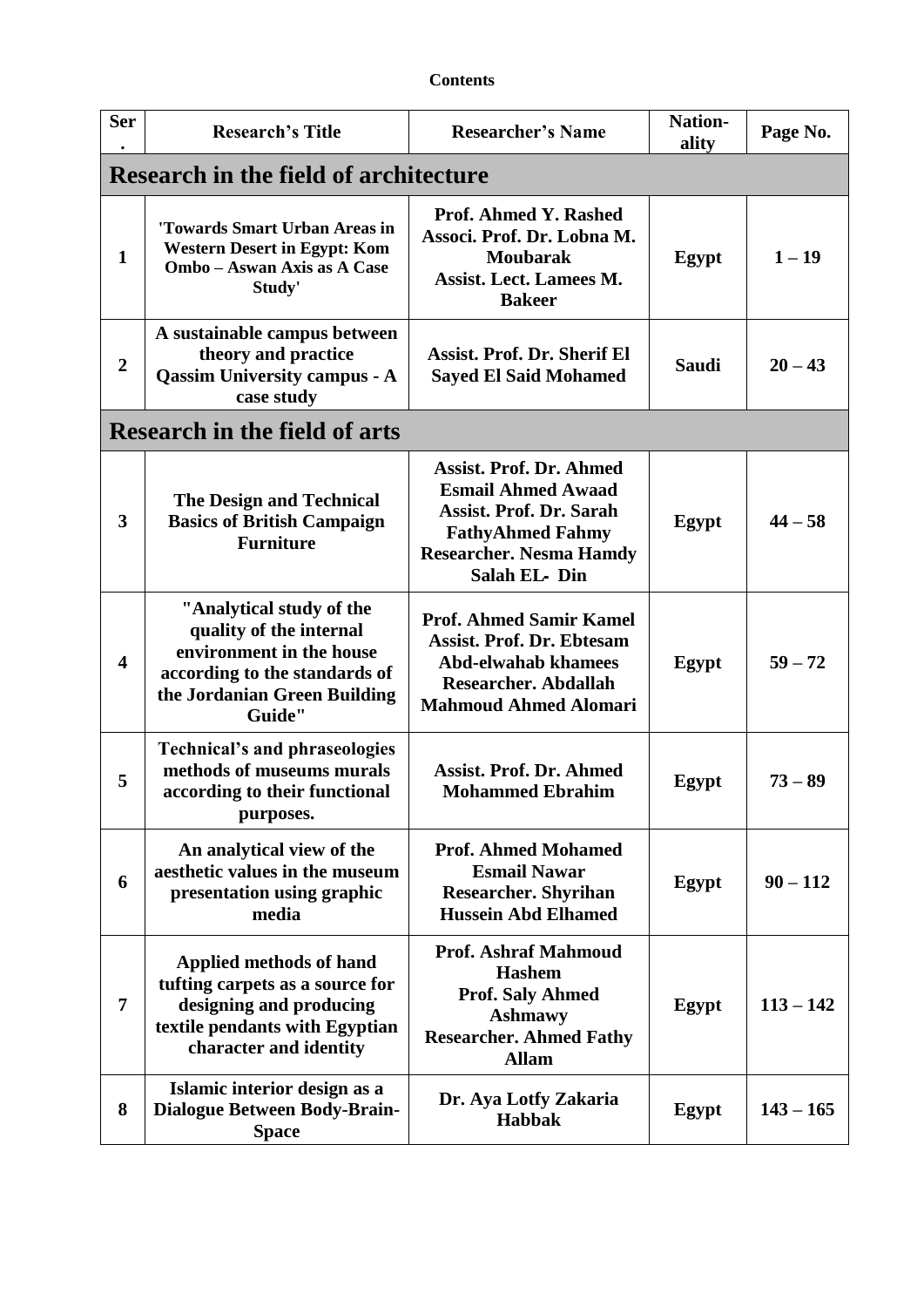| 9  | A comparative study between<br>hank dyeing and piece dyeing<br>in Chanelia upholstery fabrics                                                                                                          | Prof. Gamal Abd El-Hamid<br>Radwan<br><b>Assist. Prof. Dr. Adel</b><br><b>AbdelMoneam</b><br><b>AboKhozaim</b><br>Lect. rehab magdy Ibrahim<br>salem                                  | Egypt | $166 - 183$ |
|----|--------------------------------------------------------------------------------------------------------------------------------------------------------------------------------------------------------|---------------------------------------------------------------------------------------------------------------------------------------------------------------------------------------|-------|-------------|
| 10 | The Effect of Warp and Weft<br><b>Color Variants on Some</b><br><b>Aesthetical and Functional</b><br><b>Properties for Three-layer</b><br><b>Fabrics</b>                                               | Prof. Hassan Soliman Aly<br>Rahma<br>Assist. Prof. Dr. Adel Abd<br>Elmonam Abo Kozaum<br><b>Researcher. Nirmeen</b><br><b>Mohamed Moawd Morsy</b><br><b>ElKholy</b>                   | Egypt | $184 - 202$ |
| 11 | The symbolic inspiration from<br>the human figure in the<br>formulation of visual concepts<br>for the scenic design                                                                                    | <b>Assist. Prof. Dr. Randa</b><br><b>Esmaiel Taha</b>                                                                                                                                 | Egypt | $203 - 229$ |
| 12 | New painted textiles inspired<br>by the graphic works of the<br>artist Saad Zaghloul as an<br>introduction to enriching hand<br>textures among students of the<br><b>Faculty of Specific Education</b> | Dr. Rania Ragab Abdel-<br><b>Maaboud Morsi</b>                                                                                                                                        | Egypt | $230 - 249$ |
| 13 | <b>Modifying the behavior of</b><br>autistic children by designing<br>residential spaces                                                                                                               | Prof. Dr. Said Hassan<br>Prof. Dr. Ola Samir<br><b>Lect. Manal Youssef</b><br><b>Hassab Abdullah</b>                                                                                  | Egypt | $250 - 265$ |
| 14 | Sustainable development of<br>the textile industries in Egypt                                                                                                                                          | Dr. Assem Ali Mohamed<br><b>Ahmed</b><br><b>Researcher. Abo El Magd</b><br><b>Abdel Khalek</b>                                                                                        | Egypt | $266 - 288$ |
| 15 | <b>Environmental study of the</b><br><b>Wadi El Hitan Reserve and Its</b><br>effect on Interior Design and<br><b>Furniture</b>                                                                         | Prof. Abdul Rahman Bakr<br><b>Prof. Ashraf Hussein</b><br>Dr. Sarah Fawzy Mustafa<br><b>Researcher. Hend</b><br><b>Mahmoud El-Sherbiny</b>                                            | Egypt | $289 - 302$ |
| 16 | The Impact of Utilizing 3D<br><b>Printing Techniques on the</b><br><b>Production of Plastic Packages</b>                                                                                               | <b>Prof. Abeer Sayed</b><br><b>Mahmoud</b><br>Prof. Abdul Rahman Rajab<br><b>Hassan</b><br>Dr. Ahmed Mustafa<br><b>Romouzy</b><br><b>Researcher. Sara Shokry</b><br><b>Aly Hassan</b> | Egypt | $303 - 321$ |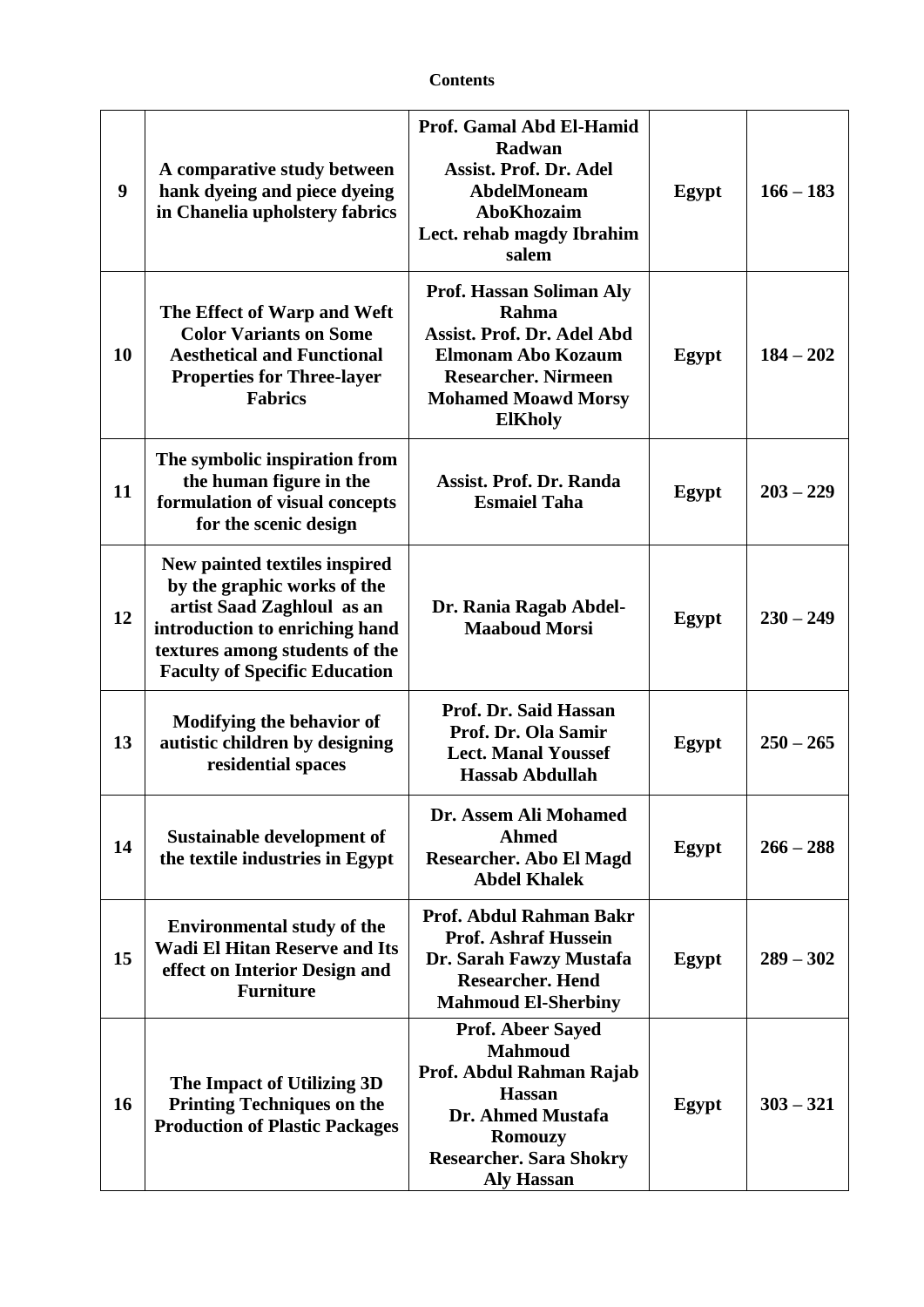| 17 | Analytical study of educational<br>buildings to applied interactive<br>technology:<br>A case study of the primary<br>stages in jordan | <b>Prof. Ola Mohammed</b><br><b>Samir</b><br>Dr. Sara Fawzy Mustafa<br><b>Researcher. Fadi Ahmad</b><br><b>Mohammed Abu Tabanjh</b>        | Egypt | $322 - 348$ |
|----|---------------------------------------------------------------------------------------------------------------------------------------|--------------------------------------------------------------------------------------------------------------------------------------------|-------|-------------|
| 18 | The applications of origami<br>art using 3D digital printing<br>technology in design fashion                                          | <b>Prof. Amr Mohamed Jamal</b><br>al-Din Hasuna<br><b>Prof. Wehad Samir</b><br><b>Assist. Lect. Nany</b><br><b>Mohamed Ali Elkady</b>      | Egypt | $349 - 371$ |
| 19 | The technique to glass<br>assembly by the conjunctive<br>molding dale- de- verre and its<br>design in mural painting                  | Dr. Phoebe Moheb                                                                                                                           | Egypt | $372 - 395$ |
| 20 | <b>Technical Entrepreneurship</b><br><b>Guide</b>                                                                                     | Dr. Lamia Abdel Hamid<br><b>Abdelnour Abd El-Dayem</b>                                                                                     | Egypt | $396 - 415$ |
| 21 | <b>Recycling of environmental</b><br>waste with a vision of painting<br>to keep up with the labor<br>market                           | Dr. Marwa Mahmoud<br><b>Suleiman Muhammad</b>                                                                                              | Egypt | $416 - 434$ |
| 22 | Developing food product<br>packaging to attract kids and<br>achieve convenience                                                       | Dr. Mona Abdalhay Azab                                                                                                                     | Egypt | $435 - 444$ |
| 23 | An analytical study of the dual<br>vision of hidden messages in<br>trademarks design                                                  | <b>Assist. Prof. Dr. Neveen</b><br><b>Mohamed Ahmed El Refaie</b>                                                                          | Egypt | $445 - 464$ |
| 24 | The effectiveness of a program<br>based on cooperative learning                                                                       | Assist. Prof. Dr. Heba<br><b>Abdel mohaimen Mohamed</b><br>Awad                                                                            | Egypt | $465 - 485$ |
| 25 | <b>Study Aesthetics of Plant</b><br>ornaments in ottoman ceramic<br>and innovation contemporary<br>designs for textile printing       | Prof. Dr. Huda Abdel Ra<br>Prof. Dr. Raafat Hassan<br><b>Morsy Azzam</b><br><b>Researcher. Abdel Hamid</b><br><b>Ibrahim Ahmed Eamarah</b> | Egypt | $486 - 514$ |
| 26 | <b>Green Nano materials -</b><br>Innovation in interior design, a<br><b>New Era of Sustainability</b>                                 | Prof. Doaa Abelrahman<br><b>Mohamed</b><br>Dr. Bassam Mohamed<br>Youssef                                                                   | Egypt | $515 - 527$ |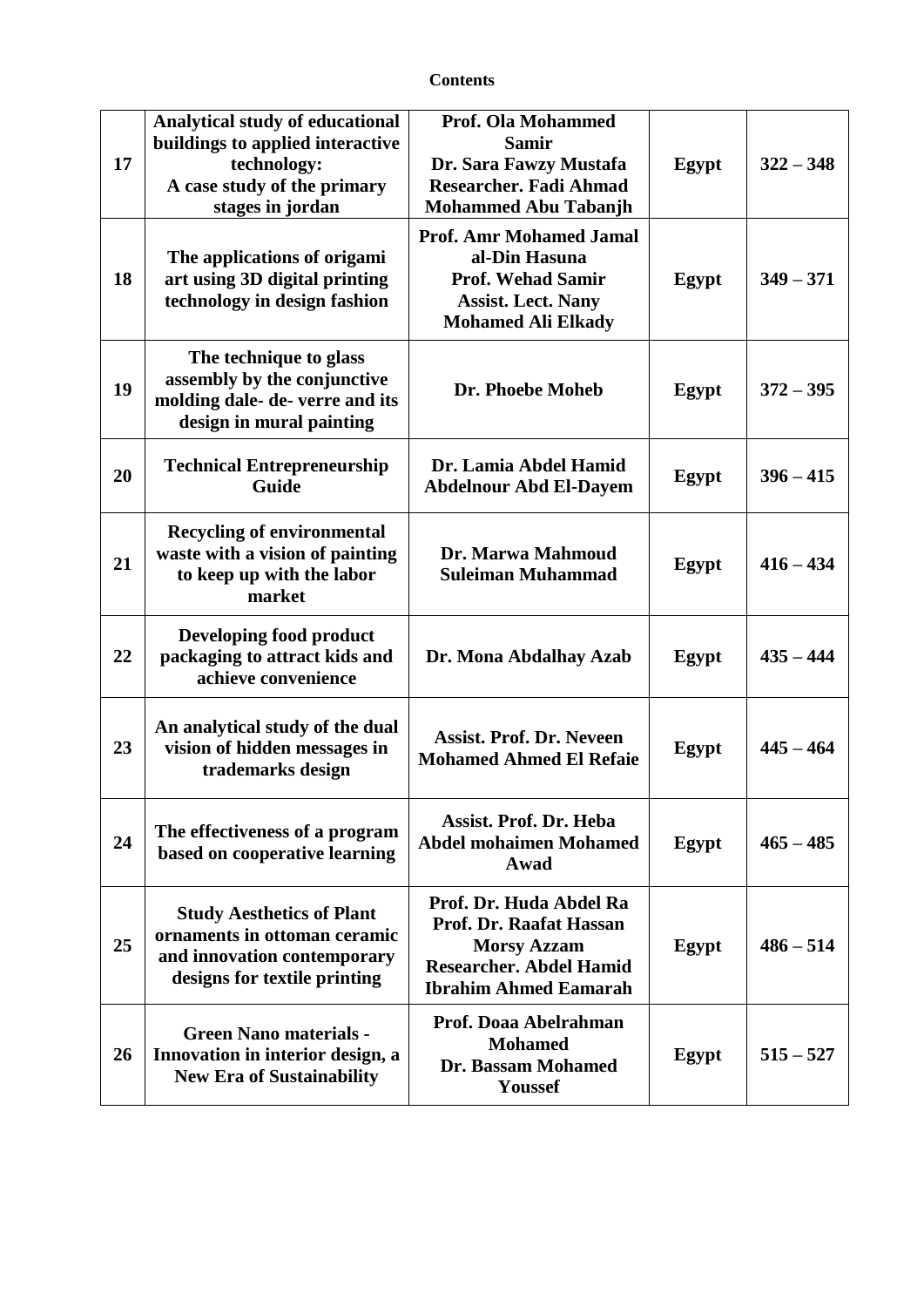| 27 | <b>Criteria for selecting</b><br>celebrities in social TV<br>advertising campaigns "A<br>comparative study between the<br>use of Muhammad Salah and<br><b>Muhammad Ramadan in</b><br>television anti-drugs<br>campaigns on Egyptian<br>television" | Dr. Faten Ibrahim Awad<br><b>Khamise</b>                                                                                                | Egypt        | $528 - 539$ |
|----|----------------------------------------------------------------------------------------------------------------------------------------------------------------------------------------------------------------------------------------------------|-----------------------------------------------------------------------------------------------------------------------------------------|--------------|-------------|
| 28 | Artistic concepts of readymade<br>art-Between Materials and<br><b>Ideas</b>                                                                                                                                                                        | <b>Assist. Prof. Dr. Sara</b><br><b>Mansour</b>                                                                                         | Egypt        | $540 - 553$ |
|    | <b>Research in the field of human sciences</b>                                                                                                                                                                                                     |                                                                                                                                         |              |             |
| 29 | The unfamilier minarets in the<br>islamic mosques of cairo The<br><b>Maltiple Heads minarets</b>                                                                                                                                                   | <b>Prof.Amal Ahmed hasan</b><br><b>Alemary</b><br><b>Prof. Mahmoud Morsi</b><br><b>Researcher. Ahmed</b><br><b>Mohamed Serag Aldeen</b> | Egypt        | $554 - 572$ |
| 30 | <b>Description of the Hejaz</b><br>turban in the region of Mecca<br>in the Saudi Era (From the<br>14th century AH / 20 AD)                                                                                                                         | Dr. Amal A. Basaffar<br>Reseacher. Hanan S. Barri                                                                                       | <b>Saudi</b> | $573 - 610$ |
| 31 | <b>St.Peter's Basilica-of-</b><br><b>Pilgrimage in Catholic-World</b><br><b>A-forum of art-and-artists</b>                                                                                                                                         | <b>Assist. Prof. Dr. Rasha</b><br><b>Abdel-Moneim Ahmed</b><br><b>Ibrahim</b><br>Dr. Hany Mohamed<br><b>Mohamed Sabry</b>               | Egypt        | $611 - 646$ |
| 32 | paintings and illustrations in<br>genealogy manuscripts in the<br>Ottoman age, An<br>archaeological artistic study                                                                                                                                 | Dr. Salama Hamed Ali<br><b>Hassan</b>                                                                                                   | Egypt        | $647 - 674$ |
| 33 | <b>A Collection of Some</b><br><b>Unpublished Funerary Stelae</b><br>in the Ismailia Museum                                                                                                                                                        | Assist. Prof. Dr. Azza abd<br>elhamied kabil                                                                                            | Egypt        | $675 - 694$ |
| 34 | Gifts exchange between Omani<br>rulers and officials and some<br>western countries in the light<br>of documents: an archival<br>documentary study of an<br><b>Omani historical document</b><br>from the twentieth century                          | <b>Assist. Prof. Dr. Mohamed</b><br><b>Masoud Mohamed Abou</b><br><b>Salem</b>                                                          | Egypt        | $695 - 717$ |